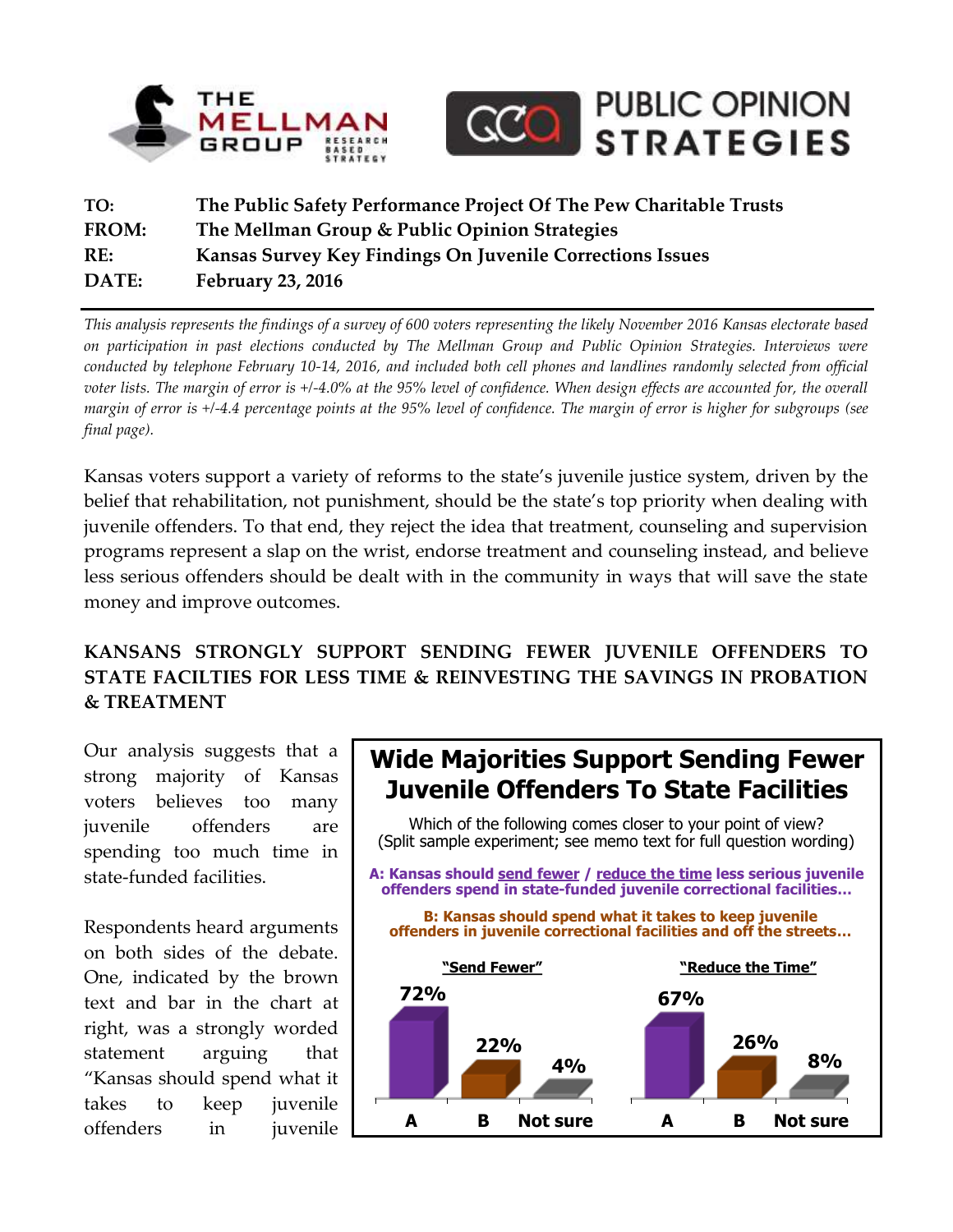correctional facilities and off the streets where they are a danger to others. These kids need to be taught a lesson, instead of thinking that crime doesn't get punished in a serious way."

On the other side voters heard one of two versions of an opposing statement. Half the sample heard an argument that "Kansas should send fewer less serious juvenile offenders to statefunded juvenile correctional facilities and use some of the money saved to create a stronger probation system that holds juvenile offenders accountable for their crimes, strengthens families, and provides treatment for substance abuse, mental illness and behavioral problems." The other half of the sample heard an identical statement that replaced "*send fewer* less serious juvenile offenders to state-funded juvenile correctional facilities" with "*reduce the time* less serious juvenile offenders spend" in those facilities.

Regardless of the precise formulation, voters strongly side with the argument proposing a reduction in the use of state-funded facilities for less serious juvenile offenders. More than seven in ten (72%) believe the state should *send fewer* of these offenders to state-funded facilities, while only 22% endorse the statement arguing the opposite. Similarly, two-thirds (67%) agree with the former statement when it proposes *reducing the time* these offenders spend in state-funded facilities, more than double the 26% who think the state should spend what it takes to keep those offenders in correctional facilities.

Combining the results of the two questions to allow for closer examination of demographic subgroups demonstrates broad agreement, with Democrats (79%-17%), independents (66%- 25%), Republicans (66%-27%), violent crime victims (64%-29%) and law enforcement households (78%-22%) all saying the state should be sending fewer juveniles to state facilities.

### **KANSAS VOTERS SEE JUVENILE REHABILITATION AS BY FAR THE MOST IMPORTANT GOAL FOR THE SYSTEM**

Voters believe that rehabilitation represents the main purpose of sending a juvenile offender to a state-funded facility – and it's not even close.

Seven in ten (69%) think the main purpose of placing a juvenile in a facility away from family should be to rehabilitate the juvenile so he or she might become a productive citizen, far outpacing keeping them locked up in order to protect society

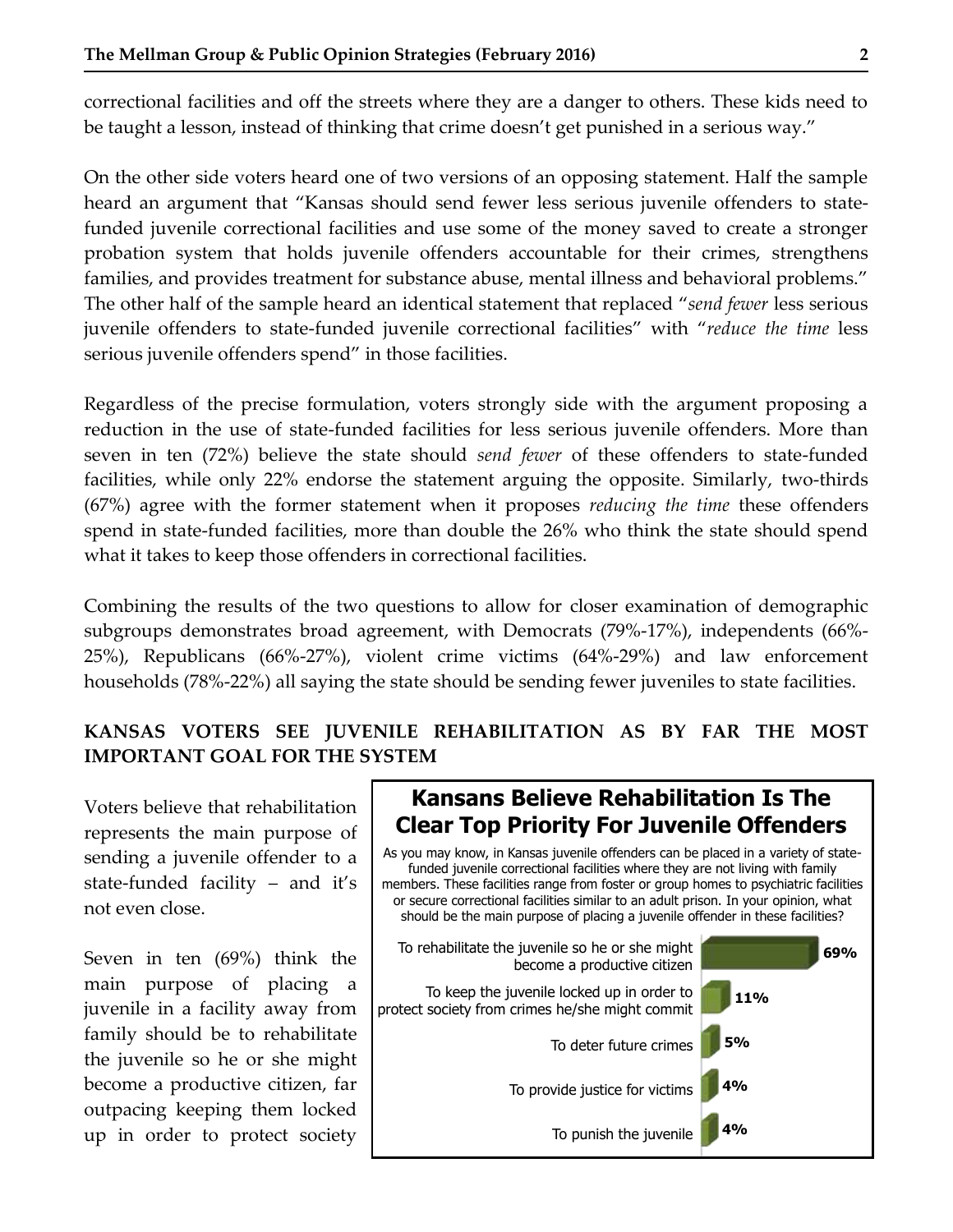from crimes he or she might commit (11%), deterring future crimes (5%), providing justice for victims (4%), or punishment (4%).

Again, there is agreement across groups, as 75% of Democrats, 70% of independents, 65% of Republicans, 69% of violent crime victim households, and 78% of law enforcement households view rehabilitation as the most important goal in sending a juvenile to a state-funded facility.

#### **KANSANS PRIORITIZE TREATMENT OVER PUNISHMENT**

Some commentators have argued that the most important consideration for juvenile offenders should be making sure they get a real punishment, which often means spending time in a correctional facility. Kansas voters disagree.

Two-thirds (67%) place a higher priority on getting juvenile offenders the treatment, counseling and supervision they need to make it less likely they will re-offend in the future, even



if it means not spending time in a correctional facility, while barely a quarter believe it's more important that they receive a strict punishment (see question wording in chart above).

Again, Democrats (78%-19%) and independents (67%-24%) join Republicans (61%-33%), violent crime victim households (71%-25%), and law enforcement households (73%-25%) in prioritizing treatment and supervision over ensuring punishment in a correctional facility.

### **VOTERS SUPPORT A NUMBER OF OTHER REFORMS TO THE JUVENILE JUSTICE SYSTEM IN KANSAS**

- 68% support raising the eligibility age for adult prosecution from 12 to 14
- 69% support enhancing data collection about offenders on probation
- 77% support having schools, families and social service agencies deal with fighting in schools rather than the juvenile justice system